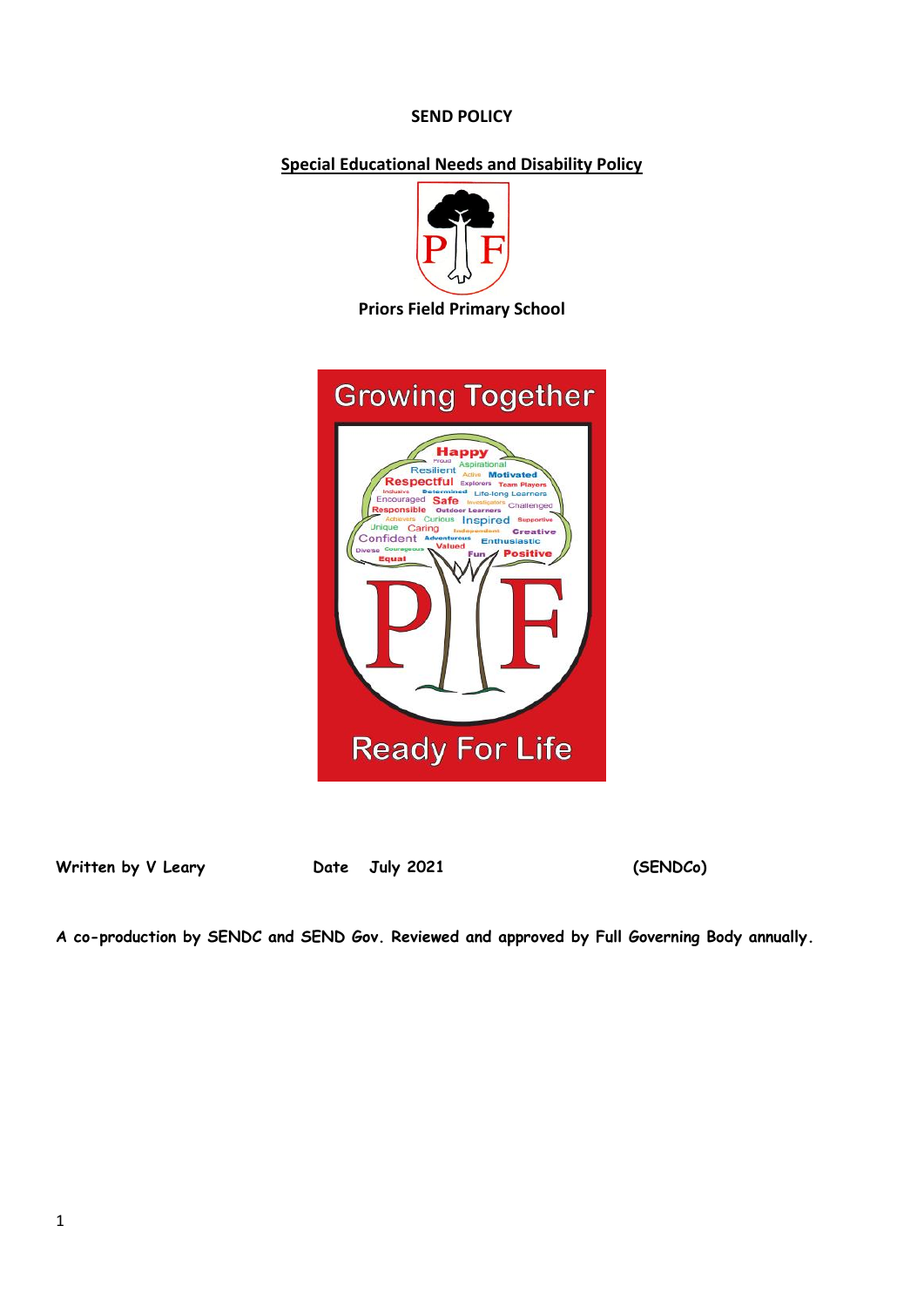## **Special Educational; Needs and Disability (SEND) Policy**

Section 1:

This policy is written in line with our whole school vision and approach to teaching and learning and our statement of Equality and Equality objectives. Our aim is to support inclusion for all of our children. The Special Educational Needs and Disabilities Co-ordinator (SENDCo) is responsible for the management of this policy. The Governing Body, Headteacher, staff and SENDCo will work together to ensure the policy works effectively.

This policy is compliant with the Special Educational Needs and Disability Code of Practice/Regulations (2014/2015), the Equality Act 2010, (Advice Gov update 2015, Dfe 2016/2017, Equality and Human Rights updates June 2019), school SEND info Report Regulations, Statutory Guidelines on supporting pupils with Medical Conditions 2014 (ref Dfe updates August 2017 /COVID-19 2020/ 24<sup>th</sup> May 2021 and Warwickshire County Council updates March 2016), the National Curriculum 2014, Safeguarding Policy and Accessibility Policy and Plan

High quality teaching is that which is differentiated to meet the needs of the majority of pupils. Some pupils will need something **additional to** and **different from** what is provided for the majority of pupils; this is special educational provision.

Priors Field Primary School will ensure that the necessary provision is made for any pupil who has special educational needs or disabilities. We will ensure that all staff in the school are able to identify and provide for those pupils who have special educational needs or disabilities to allow all pupils with SEND to access all areas of the curriculum.

The staff and governors of Priors Field Primary School work to ensure that all SEND pupils reach their full potential are fully included within the school community and are able to make successful transfers between educational establishments. All members of staff will provide a positive, whole school approach towards the learning, progress and achievement of SEND pupils.

Teaching and supporting pupils with SEND is therefore a whole school responsibility requiring a whole school response. Meeting the needs of pupils with SEND requires partnership working between all those involved – Local authority (LA), school, parents/carers, pupils, Children's Services and all other agencies.

### **School Admissions:**

No pupil will be refused admission to school on the basis of his or her special educational need, in line with the Equality Act 2010 - we will not discriminate against disabled children in respect of admissions for a reason related to their disability. We will provide effective educational provision.

### **Section 2:**

# **Aims and Objectives:**

### **Aims:**

To provide the structure for a pupil-centred process that engages the pupil, family, school and other professionals in planning for and implementing high quality needs led provision that is consistent across the school. We have high expectations for all children and we ensure that all our pupils are able to access the same opportunities for learning and social development, achieving maximum progress, fulfilling their potential and promoting their well-being.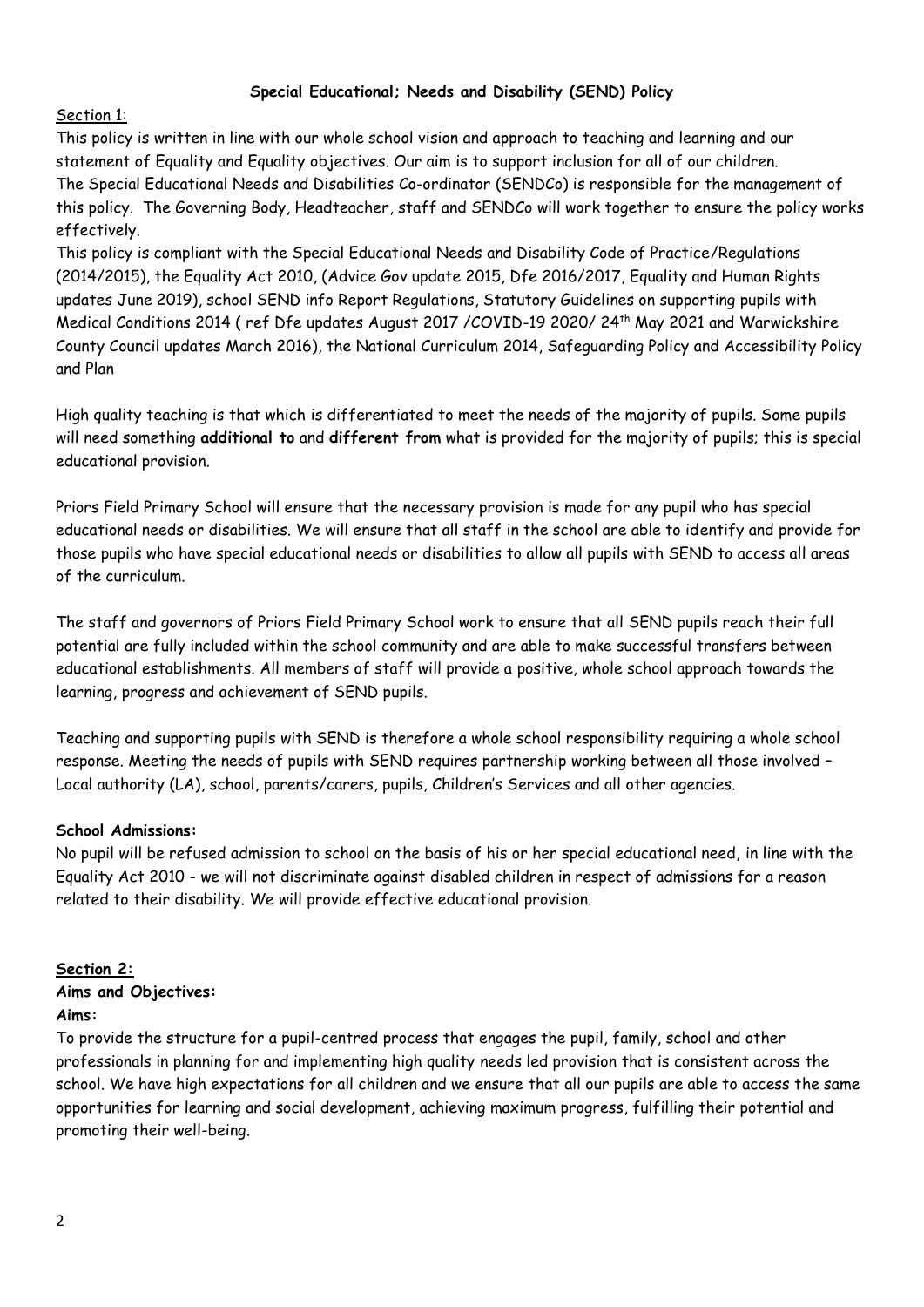# **Objectives:**

The SEND Policy of Priors Field Primary School reflects the principles of the 0-25 SEND Code of Practice (2014). The aims of this policy are to:

- Ensure the Equality Act 2010 duties for pupils with disabilities are met.
- To enable pupils with special educational needs to have their needs met. (ref: SENDCo)
- To take into account the views of the pupils with special educational needs.
- To encourage good communication and genuine partnerships with parents/carers of children with special educational needs.
- To facilitate full access to a broad, balanced and relevant education, including an appropriate curriculum for the Foundation Stage and the National Curriculum, for pupils with special educational needs. (ref: Curriculum Leader)
- In conjunction with the Medical Policy make arrangements to support pupils with medical conditions, and to have regard to statutory guidance supporting pupils at school with medical conditions.
- To implement a graduated approach to meeting the needs of pupils using the Assess, Plan, Do, Review process. (ref Pupil Progress Meeting and Provision Map)
- Priors Field is an inclusive school we ensure high quality teaching for all learners, with teachers using a range of effective differentiation methods.
- A collaborative approach with learners with SEND or disability, their families, staff within school, other external agencies, including those from Health and Social Care.
- Set appropriate individual learning outcomes based on prior achievement, high aspirations and the views of the learner and family. (ANPs – Additional Learning Plans)
- Share expertise and good practice across the school and local learning community.
- Make efficient and effective use of school resources.
- Have regard to the Code of Practice (2014) for the identification, assessment, support and review of special educational needs.
- Have regard to guidance detailed by Warwickshire County Council / Local offer

# **Section 3:**

#### **Identifying and supporting Special Educational Needs & Disabilities: Definition of SEND:**

Pupils have special educational needs if they have a learning difficulty or disability which calls for special educational provision to be made for him/her, namely provision *which is additional to or different from* that normally available in a differentiated curriculum.

# If they:

a. Have a significantly greater difficulty in learning than the majority of pupils of the same age, or

b. Have a disability which prevents or hinders him/her from making use of facilities of a kind generally provided for others of the same age in mainstream schools or mainstream, post-16 institutions.

c. A child under compulsory age has special educational needs if he/she falls within the definition at (a) or (b) above, or would do so if special educational provision was not made for them (Section 20 Children and Families Act 2014 – ref latest version/changes May 2018)

Pupils will not be regarded as having a learning difficulty solely because their home language is different from the language in which they will be taught. We will consider each child's needs with reference to other, non-SEND issues that may impact on progress and attainment as part of our inclusive values. For example disability, attendance and punctuality, health and welfare, being in receipt of the Pupil Premium grant, being a Child Looked After (CLA or CPLA), and being a Service child. At Priors Field we will recognise and respond to a specific need including SEND. We ensure that parents/carers are informed that provision is being made for their child. There may be times in a pupil's school career when they are identified as having a Special Educational Need. These pupils will be provided with intervention and/or support that is additional to or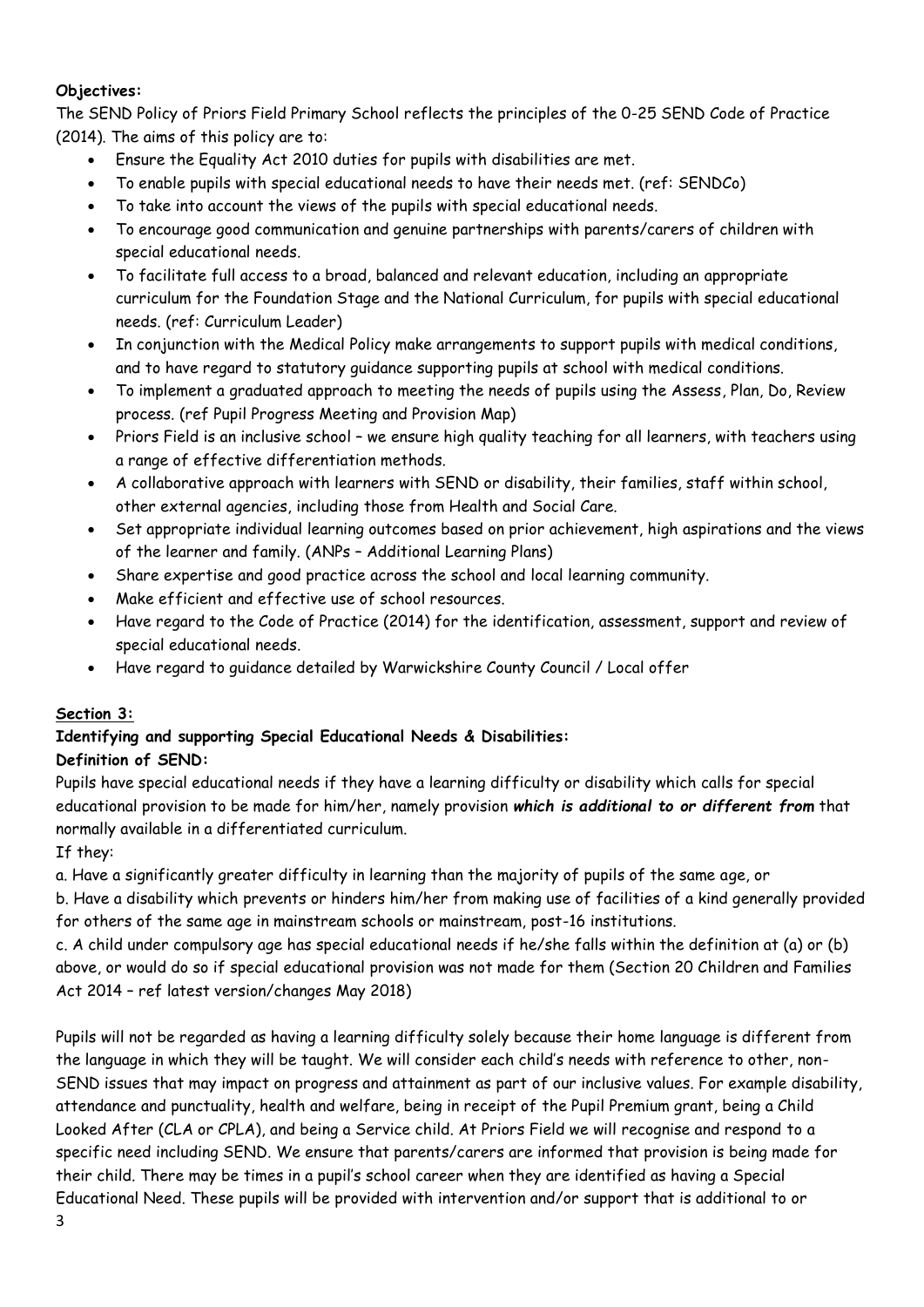different from the universal differentiated curriculum. This may be on an ongoing basis or for a limited time. Many pupils with sensory and/or physical disabilities may require adaptations made as reasonable adjustments under the Equality Act 2010.

## **Areas of Special Educational Need:**

Under the SEND Code of Practice 2014 pupils identified as having a special educational need (SEN) will be considered within one or more of the following categories of need.

## **Cognition and Learning:**

Children with learning needs may learn at a slower pace than other children and may have difficulty developing literacy or numeracy skills or understanding new concepts. Learning needs may be in addition to or as a result of other special educational needs. Children with a specific learning difficulty (SpLD) will have difficulties related to one or more of the following - dyslexia (reading and spelling), dyscalculia (maths), dyspraxia (co-ordination) and dysgraphia (writing).

Learning difficulties cover a wide range of needs, including moderate learning difficulties (MLD), severe learning difficulties (SLT), where children are likely to need support in all areas of the curriculum and associated difficulties with mobility and communication, through to profound and multiple learning difficulties (PMLD), where children are likely to have severe and complex learning difficulties as well as a physical disability or sensory impairment.

Cognition and Learning needs include:

- Specific learning difficulties (SpLD).
- Moderate Learning difficulties (MLD).
- Severe Learning difficulties (SLD)
- Profound and multiple learning difficulties (PMLD).

### **Social, Emotional and Mental Health Difficulties:**

Children may experience a wide range of social and emotional difficulties which manifest themselves in many ways. These may include becoming withdrawn or isolated, as well as displaying challenging disruptive or disturbing behaviour. These behaviours may reflect underlying mental health difficulties such as anxiety or depression, self-harming, substance misuse, eating disorders or physical symptoms that are medically unexplained. Other children may have disorders such as attention deficit disorder, attention deficit hyperactive disorder or attachment disorder. Social, Emotional and Mental Health Difficulties include:

- ADD
- ADHD
- Attachment Disorder

### **Communication and interaction needs:**

Children with speech, language and communication needs (SLCN) have difficulty in communicating with others. This may be because they have difficulty saying what they want to, understanding what is being said to them or because they do not understand or use social rules of communication.

The profile for every child with SLCN is different and their needs may change over time.

They may have difficulty with one, some or all of the different aspects of speech, language or social communication at different times in their lives. Children with autism, including Asperger's Syndrome, are likely to have particular difficulties with social interaction. They may also experience difficulties with language, communication and imagination, which can impact on how they relate to others. Communication and interaction needs include:

- Speech, language and communication need (SLCN).
- Autism (including Asperger Syndrome).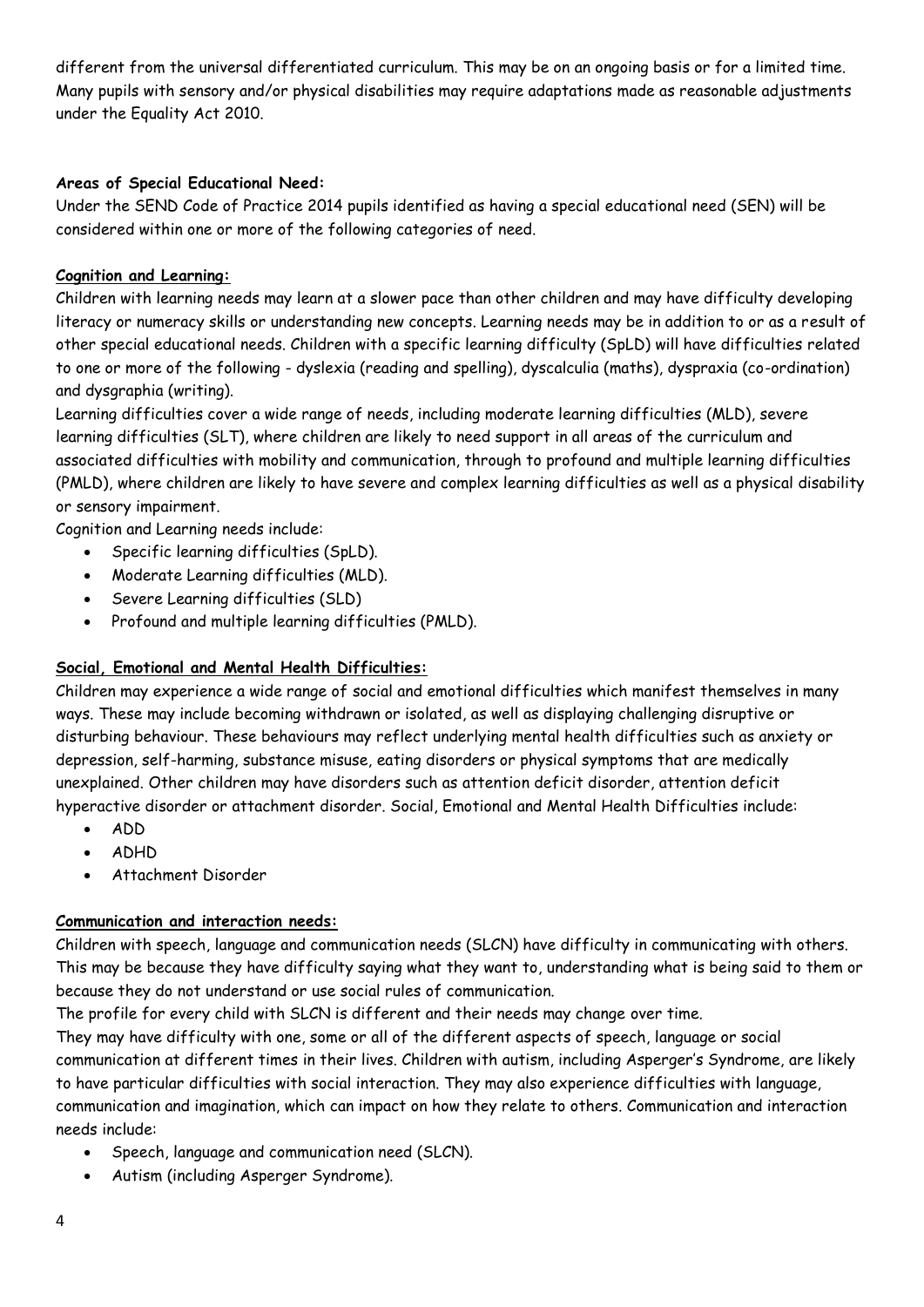## **Sensory and/or Physical needs:**

Some children require special educational provision because they have a disability and this prevents or hinders them from making use of the educational facilities generally provided. These difficulties can be age related and may fluctuate over time. Many children with vision impairment (VI), hearing impairment (HI) or a multi-sensory impairment (MSI) will require specialist support and/or equipment to access their learning. Children with an MSI have a combination of vision and hearing difficulties. Some children with a physical disability (PD) require additional ongoing support and equipment to access all the opportunities available to their peers. Sensory and/or physical needs include:

- Visual impairment (VI).
- Hearing impairment (HI including Deaf and hearing impairment).
- Multi-sensory impairment (MSI sometimes referred to as (Deafblind).
- Physical disability (PD).

## **Section 4:**

## **A Graduated Response to SEND:**

## **Early Concerns:**

The progress made by all pupils is regularly monitored and reviewed. Initially, concerns registered by teachers, parents/carers or other agencies are addressed through high quality teaching with appropriate differentiation within the classroom, and a record kept of strategies(including interventions) used. This can then be used in later discussions if concerns persist.

## **How we identify and support pupils with SEND:**

All pupils' attainment and achievements are monitored by their teacher who is required to provide high quality teaching and learning opportunities differentiated for individual pupils. Where a pupil is making inadequate progress, falls behind their peers or displays behaviour that raises concern, additional support will be provided under the guidance of the class teacher.

Adequate progress could:

- Be similar to that of peers;
- Match or better the pupil's previous rate of progress;
- Diminish the difference between the pupil and their peers;
- Prevent the attainment gap growing wider.

Where pupils continue to make inadequate progress despite support and high quality teaching, the class teacher will work with the school's Special Educational Needs Coordinator (SENDCo) to assess if a pupil has a significant learning difficulty and agree appropriate support. At Priors Field Primary School we use an SEND Evaluation Process Form. In some cases it may be necessary to seek assessment by, or advice from, an external professional such as a specialist teacher (from a specialist agency – SEND Supported) or Educational Psychologist. This will always involve discussion and agreement with the pupil's parents/carers. When considering whether a pupil has a special educational need any of the following may be evident:

- Makes little or no progress even when teaching approaches are targeted particularly in a pupil's identified area of weakness.
- Shows signs of difficulty in developing literacy or mathematical skills which result in poor attainment in some curriculum areas.
- Persistent emotional difficulties which are not ameliorated by appropriate behaviour management strategies.
- Has sensory or physical problems and continues to make little or no progress despite the provision of specialist equipment.
- Has communication and/or interaction difficulties and continues to make little or no progress despite the provision of an appropriate differentiated curriculum.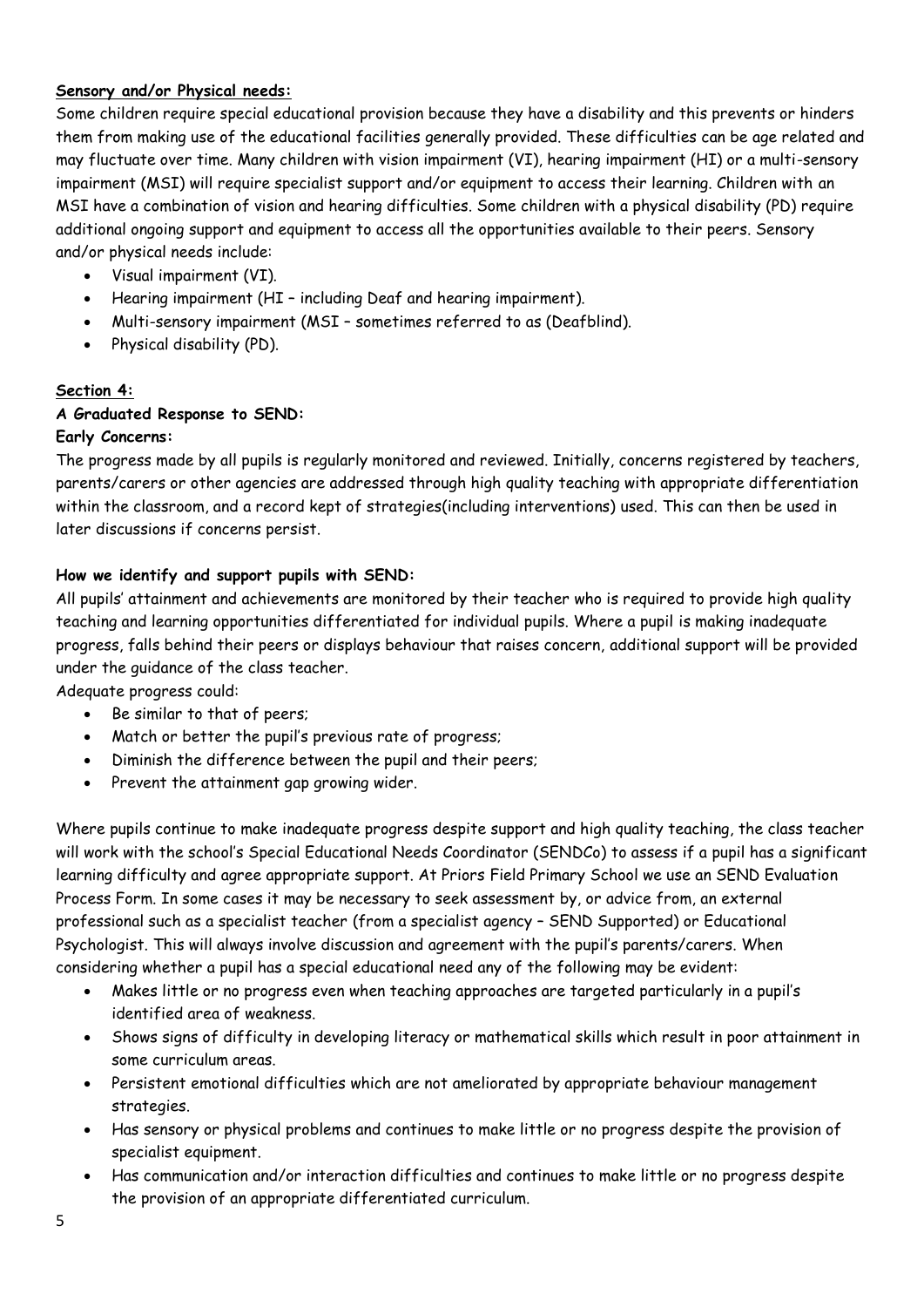- Have emotional or behavioural difficulties which substantially and regularly interfere with the pupil's own learning or that of the class groups, despite having an individualised behavioural plan/pastoral plan.
- Has SEND or physical needs that require additional specialist equipment or regular advice or visits by a specialist service.
- Have a communication and/or an interaction difficulty that impedes the development of social relationships and cause a substantial barrier to learning.

## **Assess, Plan, Do and Review:**

Where a pupil is identified as having SEND, we will take action to support effective learning by removing barriers to learning and put effective special educational provision in place. This **SEND support** will take the form of a four-part cycle through which earlier decisions and actions are revisited, refined and revised with a growing understanding of the pupil's needs and what supports the pupil in making good progress and securing good outcomes. This is known as **the graduated approach – assess, plan, do, review.**

For pupils with special educational needs the cycle of **Assess, Plan, Do** and **Review** will fit into the regular half termly reviews for all vulnerable pupils. These are known as Pupil Progress Meetings which run alongside termly Additional Needs Plan/Parent Meetings.

# **Graduated Response**

## **Assess:**

In identifying a pupil as needing **SEND support** the class teacher, working with the SENDCo, should carry out a clear analysis of the pupil's needs. This should draw on the teacher's assessment and experience of the pupil, their previous progress and attainment, as well as information gathered from other areas of the school.

- The pupil's development in comparison to their peers and national data should also be considered along with the parent's views and experience, the pupil's views and if relevant, advice from support services. These will be recorded on an Additional Needs Plan. The school and parent/carers will meet, where appropriate, with other agencies including those from Health and Social Care to create and up-date the Additional Needs Plan.
- This assessment will be reviewed regularly to ensure support and intervention are matched to need, barriers to learning are identified and overcome, so that a clear picture of the interventions put in place and their impact is developed. With some areas of SEND, the most reliable method of developing a more accurate picture of need will be the way in which the pupil responds to an intervention.

# **Plan:**

- Parent/carers, with their child, will meet with the class teacher and if appropriate, the SENDCo, to discuss the interventions and support to be put in place as well as the expected impact on progress and development. This will be recorded on an Additional Needs Plan with a date to review the plan. The date for review will depend on the level of need present.
- The ANP will clearly identify the areas of need, the desired outcomes, the support and resources provided, including any teaching strategies or approaches that are required, and when the ANP will be reviewed.
- The support and intervention provided will be selected to meet the outcomes identified for the pupil, based on reliable evidence of effectiveness and will be provided by staff with appropriate skills and knowledge.
- The ANP will usually involve a discussion and contribution by parent/carers to reinforce learning at home. The child's views are added and they will be given a PF target tree/bookmark to share the aims visually.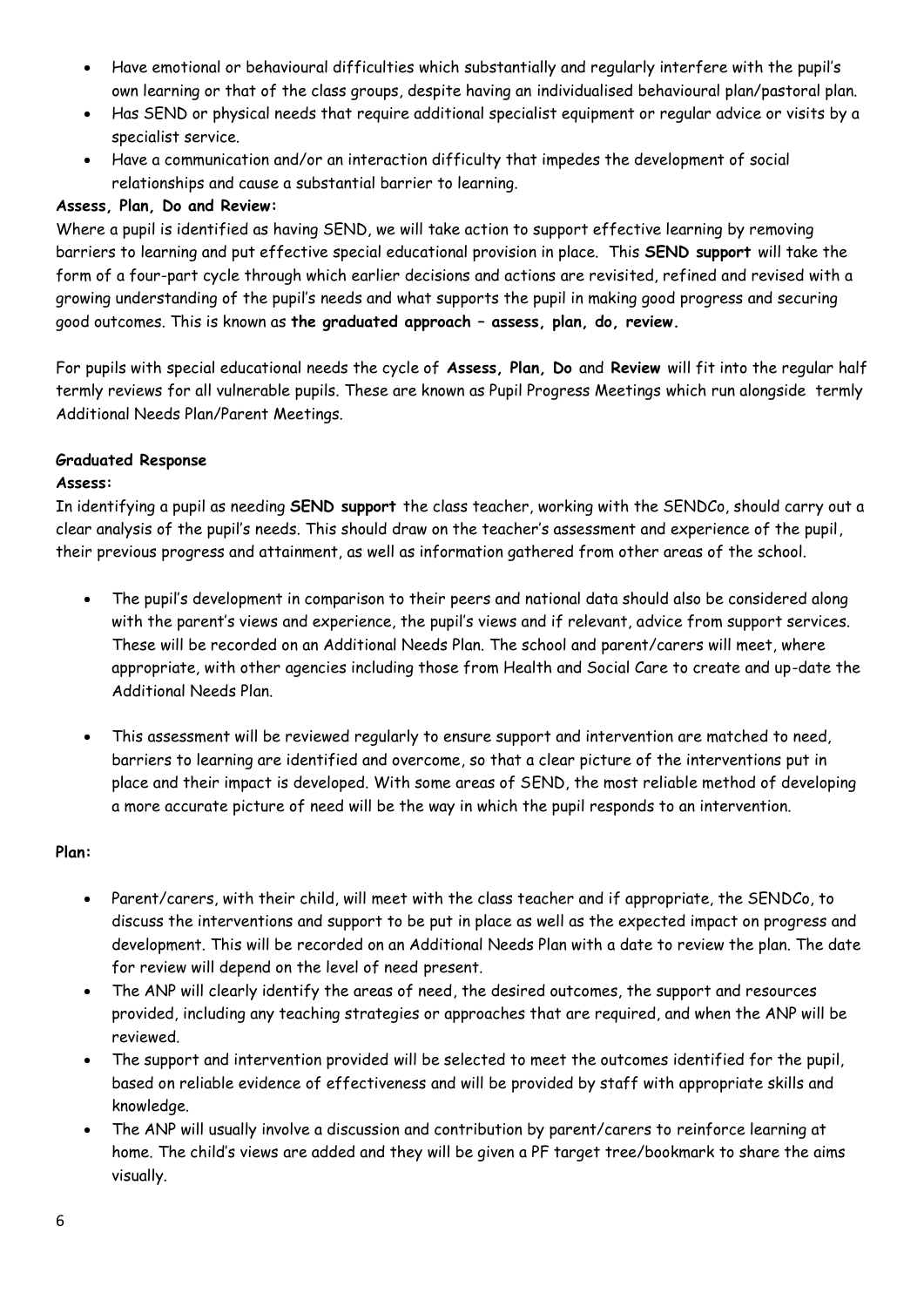- Where appropriate the ANP will detail the support from other agencies and how this will support the pupil in achieving the desired outcomes.
- If appropriate, the ANP may include a Pastoral Care Plan, drawn up in collaboration with parents and other agencies.

# **DO:**

- The class teacher remains responsible for working with the pupil on a daily basis and will work closely with any teaching assistants or specialist staff involved, to plan and assess the impact of support and interventions and how they can be linked to classroom teaching.
- The SENDCo will support the class teacher.
- The class teacher is responsible for the daily implementation of the plan and will contribute to Review.

## **Review:**

- There will be a review of the ANP on the date previously agreed. This review will evaluate the impact and quality of the support and interventions and include the views of the pupil and their parent/carers.
- Parent/carers will be given information about the impact of the support and interventions provided enabling them to be involved with planning the next steps. Where appropriate other agencies will be asked to contribute to the review.
- Where a pupil has complex needs involving more than one agency it will depend on the pupil's needs and the frequency of the educational reviews as to whether external agencies attend each educational review.
- This review will feedback into the analysis of the pupil's needs, then the class teacher, working with the SENDCo, will revise the support in the light of the pupil's progress and development, with decisions on any changes made in consultation with the parent and the pupil.
- Where there is a sustained period of insufficient or no progress, the school may decide to gain further involvement and advice from a specialist or external agency. The school will consult with parents/carers before involving a specialist or external agency.

# **Statutory Assessment of Needs (EHC):**

Where, despite the school having taken relevant and purposeful action to identify, assess and meet the Special Educational Needs and/or Disabilities of the pupil, the child has not made expected progress, the school with parents/carers will consider requesting an Education, Health and Care Plan (EHCP) needs assessment. The Local Authority (LA) will determine whether statutory assessment of needs is required. Where a pupil has an Education, Health and Care Plan (EHCP), the Local Authority must review the plan every twelve months as a minimum. We hold annual review meetings on behalf of Warwickshire LA and complete the appropriate paperwork for this process with parents/carers. . An EHCP:

- Establishes and records the views, interests and aspirations of the parent and child
- provides a full description of the child's educational needs and any health and social care needs
- Establishes outcomes across Education, Health and Social Care based on the child's needs and aspirations.
- Specifies the provision required and how Education, Health and Care services work together to meet the child's needs and support the achievement of the agreed outcomes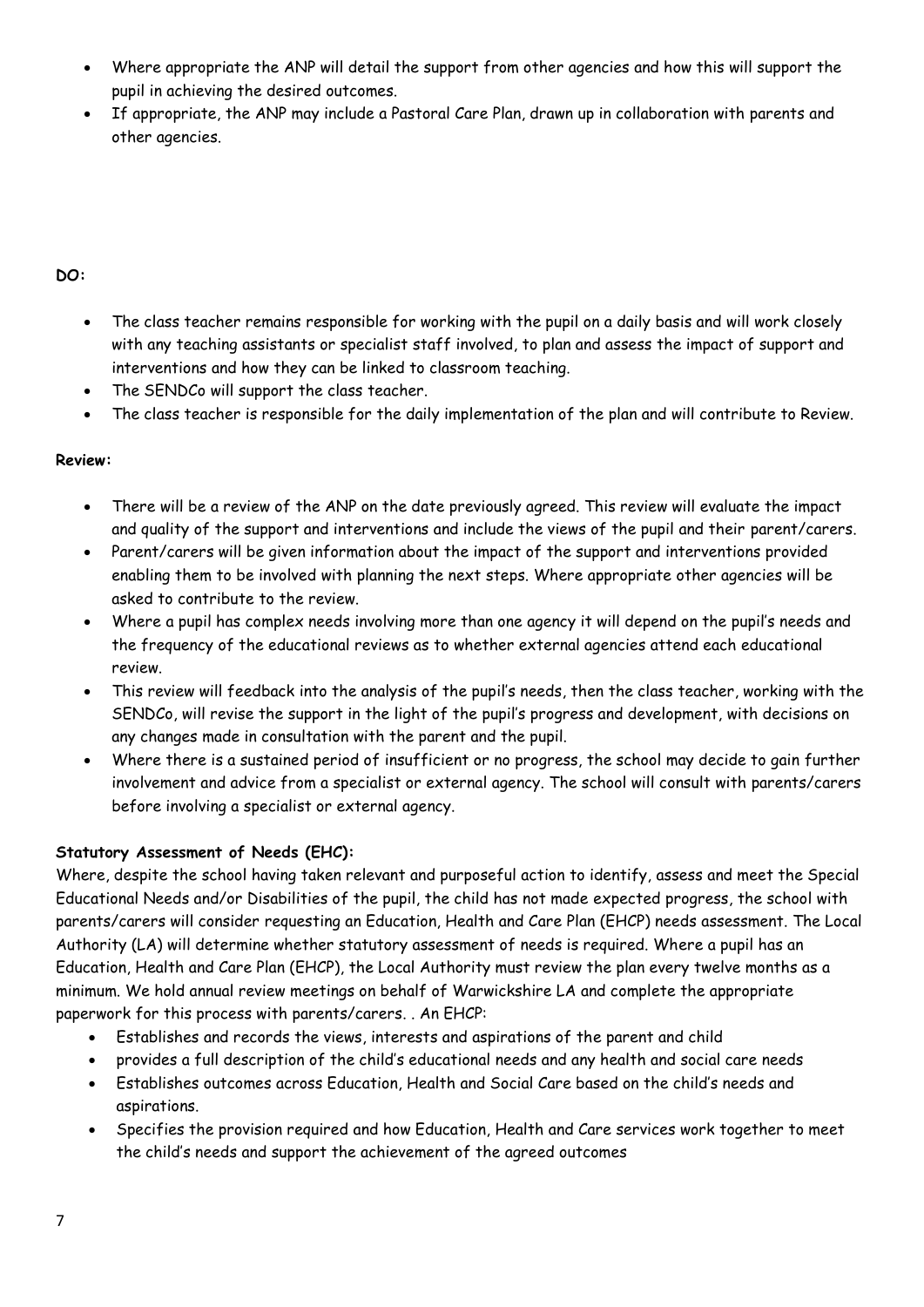## **Monitoring and Evaluation of SEND:**

Regular monitoring of the quality of provision for all pupils including those with SEND follows the school's assessment and monitoring calendar. In addition the cycle of Assess, Plan, Do and Review ensures that pupils with SEND have their individual provision reviewed regularly, and at least half-termly and each child will have an individual tracker. Additional training, advice and support will be provided for teaching staff where necessary in order to facilitate pupil progress and to meet pupil needs. Pupil progress is tracked, and where pupils are not making sufficient progress, additional information is sought and appropriate action taken

## **Section 5:**

## **Criteria for exiting the SEN register:**

If, through the Assess, Plan, Do and Review cycle it is agreed by staff (including SENDCo), parents/carers and the child (as appropriate) that SEND provision is no longer necessary, and that their child's needs can be met by high quality teaching and tracking alone, then a child may exit the SEND register. They will continue to have their needs and progress tracked and evaluated by the class teacher at Pupil progress Meetings within school and discussed with parents on a regular basis.

### **Section 6:**

### **Supporting Pupils and Families:**

We value and accept the positive role and contribution parents/carers make. We make every effort to work with parents/carers, recognising and respecting their roles and responsibilities. Parents/carers are encouraged to work with the school and other professionals to ensure that their child's needs are identified properly and met as early as possible. In order that they play as active part in their child's development, the school endeavours to provide parents/carers with the relevant information so they can reinforce learning in the home. At Priors Field Primary School we endeavour to support parents/carers so that they are able to:

- Feel fully supported and taken seriously should they raise a concern about their child.
- Recognise and fulfil their responsibilities and play an active and valued role in their child's education.
- Understand procedures and documentation.
- Make their views known about how their child is educated.
- Have access to information, advice and support during assessment and any related decision making process about special educational provision – including transition to Secondary School.

Parents/carers of a child with SEND support will have the opportunity to meet school staff at least three times a year formally. The SENDCo is happy to meet with parents/carers with prior arrangement. Parents/carers are encouraged to seek help and advice from SENDIAS (Special Education Needs Information, Advice and Support Service)

<https://www.kids.org.uk/warwickshire-sendiass-front-page>

They are able to provide impartial and confidential advice, support and information on special educational needs and disabilities.

Our school website – Parents/carers have access to the Local offer booklet/ SEN Information Report (Regulation 51. Part 3). [www.priorsfieldprimary.com](about:blank)

Parents/carers are also encouraged to visit the Warwickshire County Council Local Offer website <https://www.warwickshire.gov.uk/directory-record/846/local-offer-warwickshire>

This website provides valuable information about different agencies, services and resources for children, young people with SEND and their families in addition to school resources and information (Regulation 53 part 4).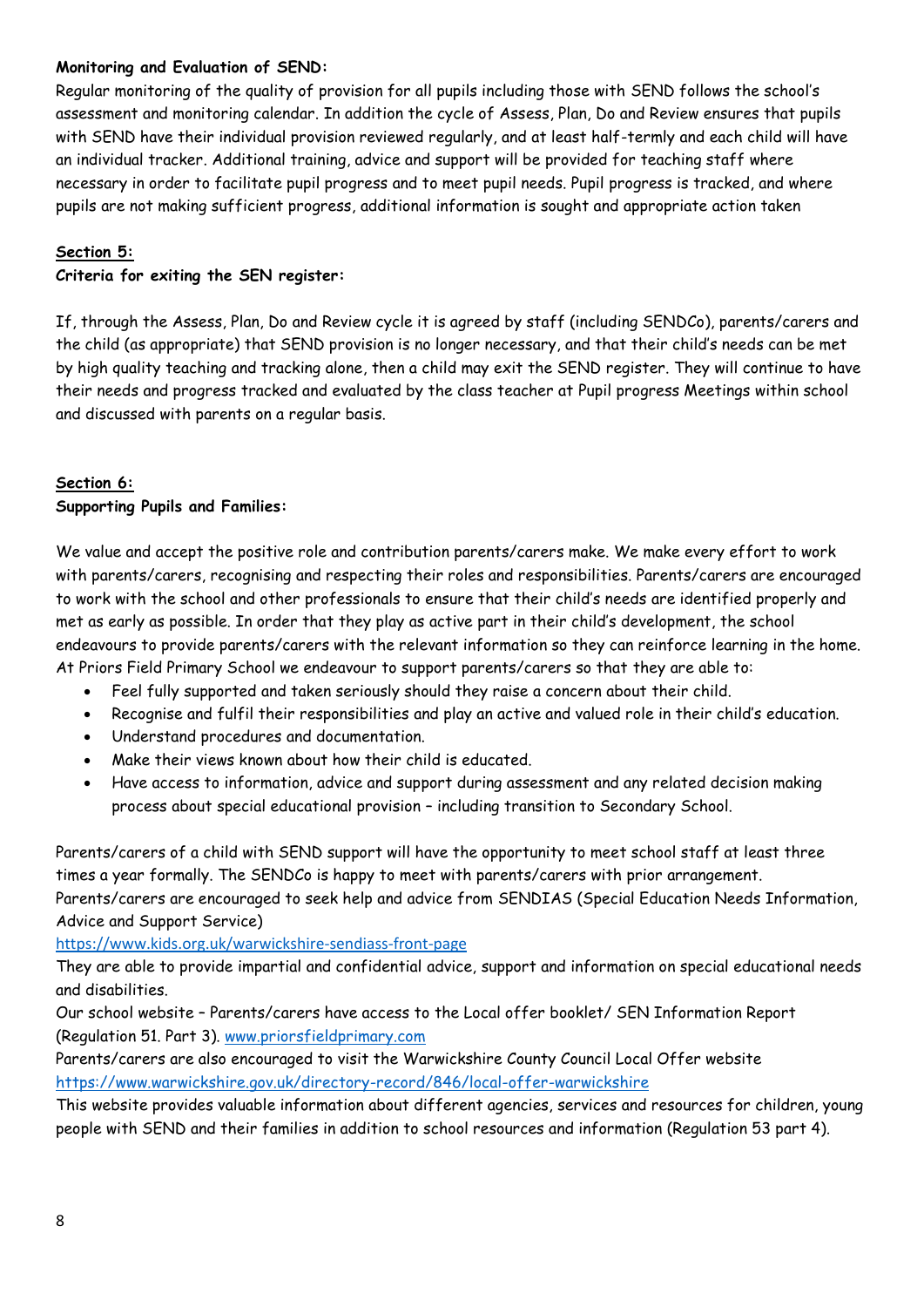## **Children in Care:**

When a child is in care, the carers are accorded the same rights and responsibilities as parents. The school has both an appointed member of staff and a governor for Children Looked after (CLA) and Children Previously Looked After (CPLA)

## **Child's Voice:**

We hold the views of pupils highly and recognise the importance of gaining genuine pupil views in promoting the best outcomes. Pupils are able to share their views in a number of different ways (appropriate to age and ability).

These views are welcome at any time and are specifically sought as part of their annual review, and as part of their Additional Needs Plan.

## **Partnership with External Agencies:**

The school is supported by a wide range of different agencies and teams. The School's Priors Field SEND Governors Information Report details which agencies the school has worked with in the last 12 months. This report and the Local Offer Booklet / SEN Information Report can be found on the school website. [www.priorsfieldprimary.com](about:blank)

### **Transition:**

A change of school, class and staff can be an exciting yet anxious time for all pupils. We recognise that this can be very challenging for some pupils with SEND. We endeavour to make sure these periods of change are carefully managed in a sensitive way to provide continuity of high quality provision and reassurance to pupils and families.

### **Training and Resources:**

### **Allocation of Resources:**

- Resources are allocated to support children with identified needs as identified previously. Throughout each year we map our provision to show how we allocate human/physical resources to each year group. This is reviewed regularly and can change during the academic year responding to the changing needs within our classes.(We produce a Provision Map on a half termly basis)
- Dependent on the needs of the child the support may take the form of differentiated work in class, support from a Teaching Assistant (TA) in focused intervention in groups, or for individuals.
- Specialist equipment, books or other resources that may help the pupil are purchased as required.

### **Continuing Professional Development (CPD) for Special Educational Needs:**

- The SENDCo/Headteacher provide regular CPD to other staff in school in specific aspects of meeting the needs of pupils with SEND.
- All staff have regular meetings. The progress of all pupils, including those with SEND, is a core aspect of our appraisal process and appraisal targets will look at how to develop staff skills in meeting individual pupil needs as necessary.
- Teaching assistants are engaged in on-going training whereby their role is developed.
- External trainers are brought in periodically to address training needs such as dealing with specific medical conditions (e.g. diabetes) or to train staff in the use of specific interventions such as precision teach/ understanding ASD and Attachment.
- Peer support and guidance is available daily for all staff in school, and some of the best training development occurs through professional dialogue with colleagues looking at meeting the specific needs of a pupil.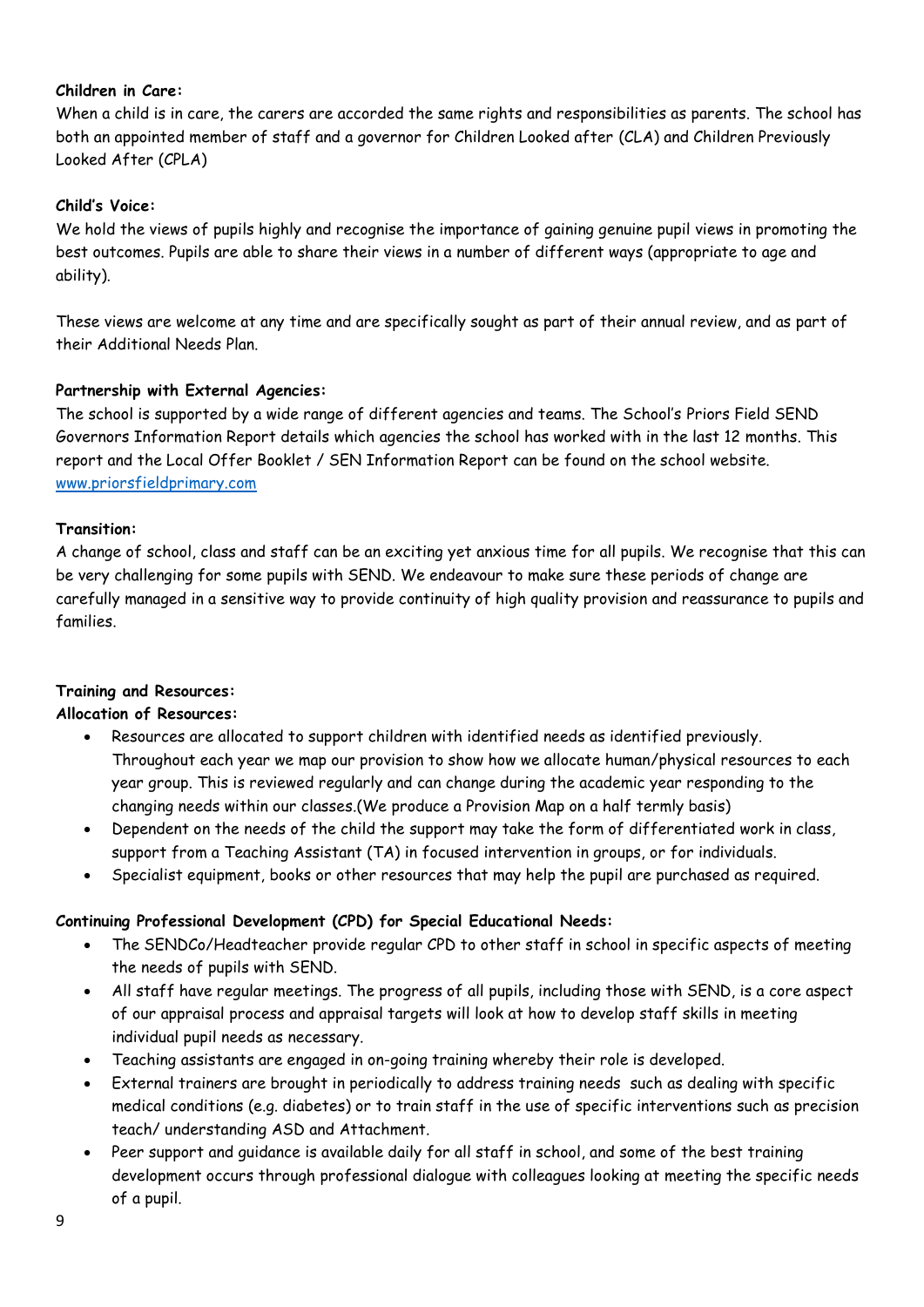# **Funding:**

Funding for SEND in mainstream schools is mainly delegated to the school's budget. It is the expectation that schools provide support to their pupils with SEND from their SEND budget. Where a pupil requires an exceptionally high level of support that incurs a greater expense then the school can make a request for Additional Resources. The school will need to be able to demonstrate how it has spent the funding to date and the impact of this, as well as demonstrating why further additional funding is required and how it will be used. This additional top-up funding is then paid from the local authority's high needs panel into the school's budget.

## **Personal Budgets:**

Personal budgets are only available to pupils with an Education, Health and social Care Plan (EHCP), or pupils who are currently under-going a needs assessment for an EHCP. Funding can be made available to parents/carers as a personal budget for them to commission their own provision for their child under certain conditions. Parents/carers who would like to enquire further about using the personal budget should speak in the first instance to the SENDCo.

### **Roles and Responsibilities:**

Provision for pupils with special educational needs is a matter for the school as a whole in addition to the Governing Body, Headteacher and SENDCo. All members of staff have important responsibilities. **Governing Body:**

The Governing Body follows the guidelines laid down in the SEND Code of Practice (2014) to:

- Use their best endeavours to make sure that a child with SEND gets the support it needs this means doing everything they can to meet children and young people's Special Educational Needs.
- Ensure that children and young people with SEND engage in the activities of the school alongside pupils who do not have SEND.
- Designate a teacher to be responsible for co-ordinating SEND provision the SENDCo.
- Inform parents/carers when they are making special educational provision for a child

### **SENDCo:**

In collaboration with the Headteacher and Governing Body, the SENDCo determines the strategic development of the SEND Policy and provision with the ultimate aim of raising the achievement of pupils with SEND. The SENDCo takes day-to-day responsibility for the operation of the SEND policy, and co-ordinates the provision for individual children, working closely with staff, parents/carers and external agencies. The SENDCo provides relevant professional guidance to colleagues with the aim of securing high quality teaching for children with special educational needs. Through analysis and assessment of children's needs, and by monitoring the quality of teaching and standards of pupils' achievements and setting of targets, the SENDCo develops effective ways of overcoming barriers in learning and sustaining effective teaching. The SENDCo liaises and collaborates with class teachers so that learning for all children is given equal priority.

The principal responsibilities for the SENDCo include:

- Overseeing the day-to-day operation of the SEND policy.
- Co-ordinating provision for SEND pupils, and reporting progress.
- Advising on the graduated approach to providing SEND support Assess, Plan, Do, Review.
- Advising on the deployment of the school's delegated budget and other resources to meet pupils' needs effectively.
- Monitoring relevant SEND CPD for all staff.
- Overseeing the records of all children with special educational needs and ensuring they are up to date.
- Liaising with parents/carers of children with special educational needs.
- Contributing to the in-service training of staff.
- Being a point of contact with external agencies, especially the local authority and its support services.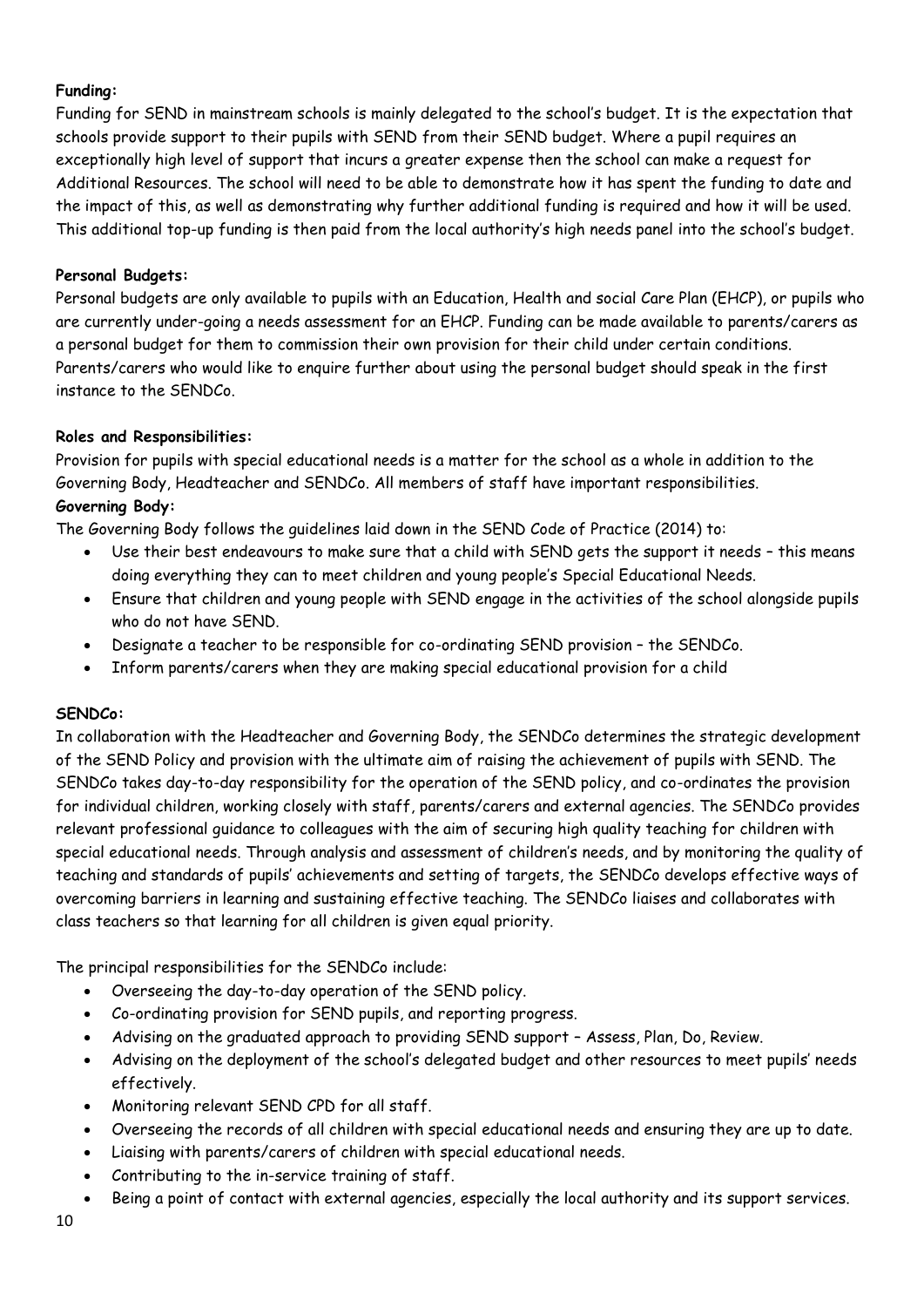- Liaising with early years providers, other schools, educational psychologists, health and social care professionals and independent or voluntary bodies.
- Liaising with potential next providers to ensure a pupil and their parents/carers are informed about options and a smooth transition is planned.
- Monitoring the impact of interventions provided for pupils with SEND.
- To lead on the development of high quality SEND provision as an integral part of the school improvement plan.
- Work with the Headteacher and the school governors to ensure that the school meets its responsibilities under the Equality Act (2010) with regard to reasonable adjustments and access arrangements.

# **All Teaching and Non-Teaching Staff:**

- All staff to follow the school's SEND policy and the procedures for identifying, assessing and making provision for pupils with special educational needs.
- Class teachers are fully involved in providing high quality teaching differentiated for individual pupils. This includes reviewing and, where necessary, improving their understanding of strategies to identify and support vulnerable pupils, and their knowledge of the SEND most frequently encountered.
- Class teachers are responsible for setting suitable learning challenges and facilitating effective special educational provision in response to pupils' diverse needs in order to remove potential barriers to learning. This process should include working with the SENDCo to carry out a clear analysis of the pupil's needs, drawing on the teacher's assessment and experience of the pupil as well as previous progress and attainment.
- Teaching assistants will liaise with the class teacher and SENDCo on planning, on pupil response and on progress in order to contribute effectively to the graduated response, (assess, plan, do, review).

# **Section 7:**

# **Meeting Medical Needs:**

The Children and Families Act 2014 places a duty on schools to make arrangements to support pupils with medical conditions, and may include a Manual Handling Plan. Individual healthcare plans will normally specify the type and level of support required to meet the medical needs of such pupils. Where children and young people also have SEN their provision will be planned and delivered in a co-ordinated way. For those pupils with an Education, Health and Care (EHC) plan this will be used as it brings together health and social care needs, as well as their special educational provision. The school recognises that pupils at school with medical conditions should be properly supported so that they have full access to education, including school trips and physical education. Some children with medical conditions may be disabled and where this is the case the school will comply with its duties under the Equality Act 2010. Please see the school's Medical Policy for further details.

**Medical Conditions at School Statement** - Priors Field understands that it has a responsibility to make the school welcoming and supportive to pupils with medical conditions who currently attend and to those who may enrol in the future. We aim to provide all children with all medical conditions the same opportunities as others at our school.

# **SEND Information Report:**

The school will ensure that the SEND information is accessible on the school website [www.priorsfieldprimary.com](about:blank)

Governors have a legal duty to publish information about the implementation of the policy for pupils with SEND. The information published is updated annually and any changes to the information occurring during the year will be updated as soon as possible.